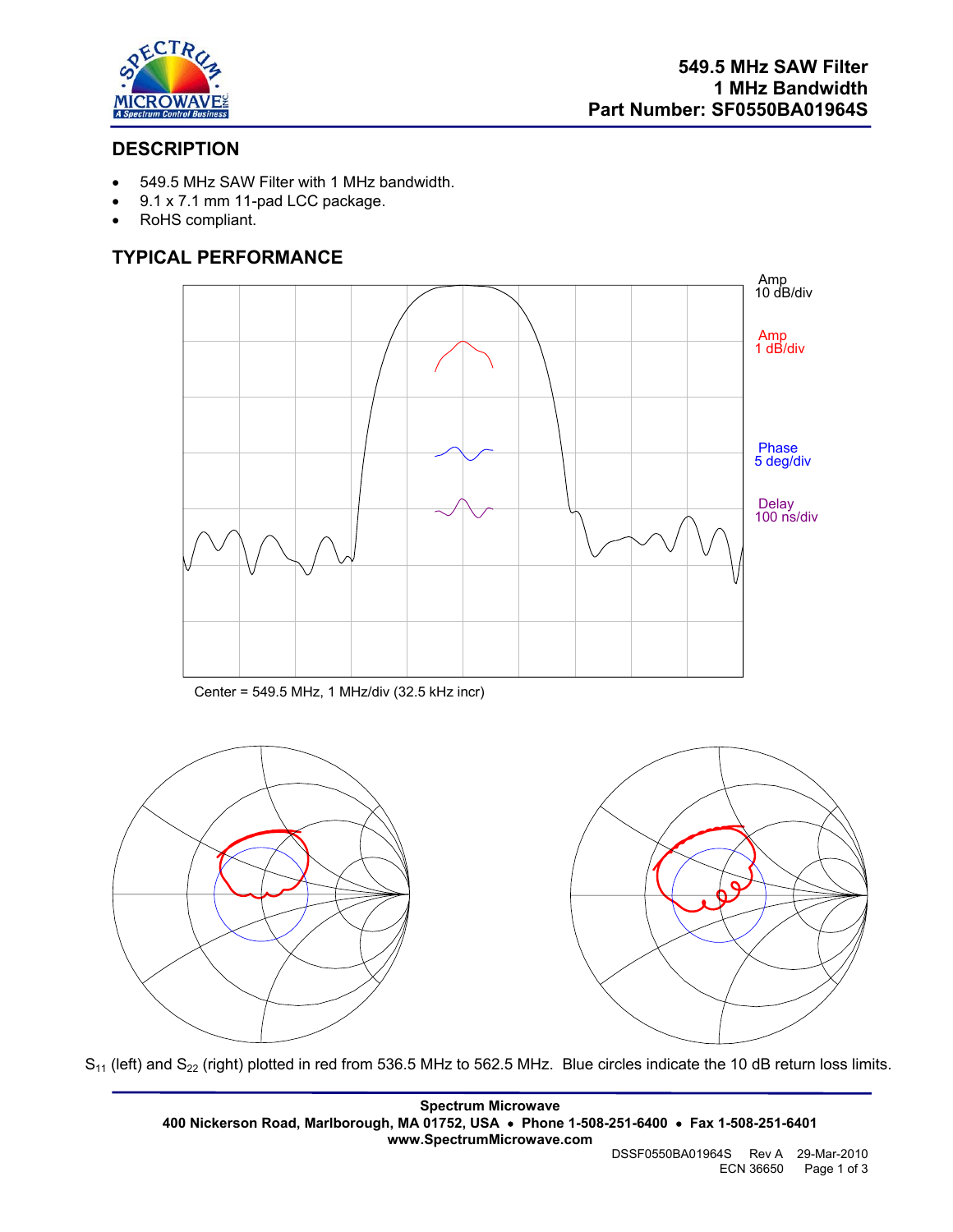

#### **SPECIFICATION**

| <b>Parameter</b>                                                            | <b>Min</b> | <b>Typ</b> | <b>Max</b> | <b>Units</b> |
|-----------------------------------------------------------------------------|------------|------------|------------|--------------|
| Center Frequency F <sub>c</sub> <sup>1</sup>                                |            | 549.5      |            | <b>MHz</b>   |
| Insertion Loss at $F_c$                                                     |            | 8.6        | 11         | dB           |
| 1 dB Bandwidth                                                              | 1.0        | 1.27       |            | <b>MHz</b>   |
| 3 dB Bandwidth                                                              |            | 1.83       |            | <b>MHz</b>   |
| 40 dB Bandwidth                                                             |            | 3.8        | 4.2        | <b>MHz</b>   |
| Passband Phase Linearity <sup>2</sup>                                       |            | 1.2        | 5.0        | deg p-p      |
| Passband Amplitude Ripple <sup>3</sup>                                      |            | 0.35       | 0.8        | dB           |
| <b>Absolute Delay</b>                                                       | 0.95       | 0.955      | 1.00       | μs           |
| Passband Group Delay Ripple <sup>2</sup>                                    |            | 35         | 120        | ns           |
| Ultimate Rejection (274.75 MHz to 536.5 MHz<br>and 562.5 MHz to 824.25 MHz) | 45         | 49         |            | dB           |
| <b>Triple Travel Suppression</b>                                            | 30         | 47         |            | dB           |
| Return Loss at Input and Output <sup>24</sup>                               | 10         | 12         |            | dB           |

Notes:

- 1. Fixed reference. All specified bandwidths are centered at this frequency.
- 2. Over the central 1 MHz bandwidth.
- 3. Over any 0.2 MHz interval within the central 1 MHz bandwidth.
- 4. When matched using external components as described below.
- 4. All electrical specifications apply over the whole of the operating temperature range (see below).

#### **MAXIMUM RATINGS**

| <b>Parameter</b>                   | <b>Min</b> | <b>Max</b> | <b>Units</b> |
|------------------------------------|------------|------------|--------------|
| Storage Temperature Range          | -40        | +85        | °C           |
| <b>Operating Temperature Range</b> | -10        | +65        | °C           |
| Input Power Level                  |            | $+10$      | dBm          |
| DC Voltage                         |            | 5          | VDC          |

## **MATCHING CIRCUIT**



Notes:

- Recommend 2% tolerance matching components. Typical inductor Q=40.
- Matching values are for reference only. Actual values are dependent upon board layout.

**Spectrum Microwave** 

**400 Nickerson Road, Marlborough, MA 01752, USA** • **Phone 1-508-251-6400** • **Fax 1-508-251-6401 www.SpectrumMicrowave.com**